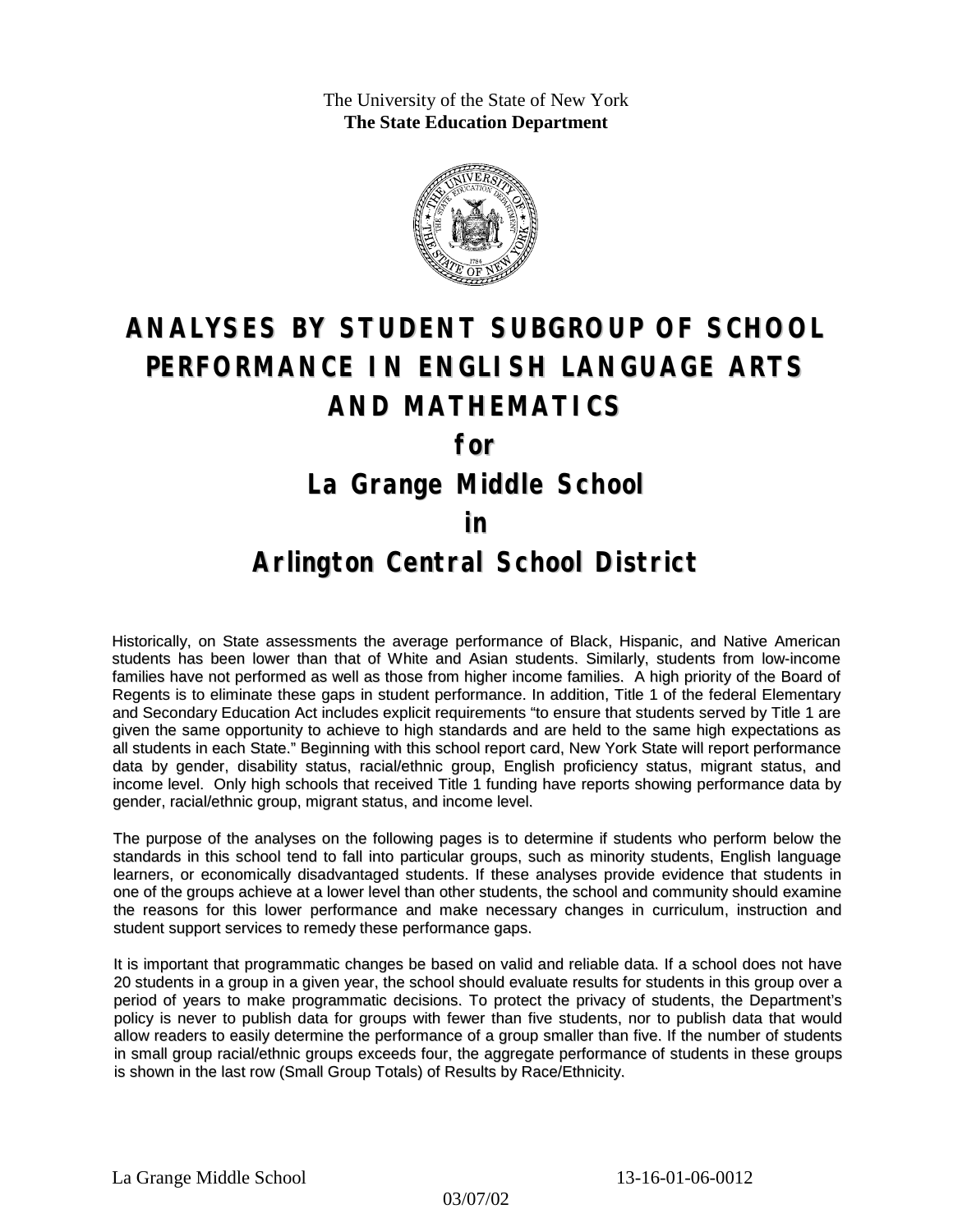# **Middle-Level English Language Arts**

A description of the performance levels and summary results for all general-education students and all students with disabilities can be found in the *Overview* of the New York State Report Card.

| <b>Student Subgroup</b>               | <b>Counts of Students</b> |             |                             |                |                       |                |                |       | <b>Percentages</b><br>of Tested |              |  |
|---------------------------------------|---------------------------|-------------|-----------------------------|----------------|-----------------------|----------------|----------------|-------|---------------------------------|--------------|--|
|                                       | <b>Not Tested</b>         |             |                             | <b>Tested</b>  |                       |                |                |       | <b>Students</b>                 |              |  |
|                                       | <b>ALT</b>                | <b>ELL</b>  | No<br>Valid<br><b>Score</b> | Level<br>1     | Level<br>$\mathbf{2}$ | Level<br>3     | Level<br>4     | Total | Level<br>$2 - 4$                | Level<br>3-4 |  |
| Results by Race/Ethnicity             |                           |             |                             |                |                       |                |                |       |                                 |              |  |
| American Indian/Alaskan<br>Native     | 0                         | $\mathbf 0$ | 0                           | $\mathbf 0$    | 0                     | $\mathbf 0$    | $\mathbf 0$    | 0     | 0%                              | 0%           |  |
| <b>Black</b>                          | $\mathbf{0}$              | 0           | $\mathbf{1}$                | 3              | 4                     | $\overline{2}$ | 2              | 11    | 73%                             | 36%          |  |
| Hispanic                              | 0                         | 0           | $\mathbf 0$                 | 2              | 8                     | 3              | $\overline{2}$ | 15    | 87%                             | 33%          |  |
| Asian or Pacific Islander             | $\mathbf 0$               | 0           | 0                           | $\mathbf{1}$   | 4                     | 3              | 5              | 13    | 92%                             | 62%          |  |
| White                                 | 5                         | 0           | $\overline{4}$              | 10             | 124                   | 129            | 50             | 313   | 97%                             | 57%          |  |
| Total                                 | 5                         | 0           | 5                           | 16             | 140                   | 137            | 59             | 352   | 95%                             | 56%          |  |
| Small Group Totals (s)                | 0                         | 0           | 0                           | 0              | 0                     | 0              | 0              | 0     | 0%                              | 0%           |  |
| Results by Gender                     |                           |             |                             |                |                       |                |                |       |                                 |              |  |
| Female                                | $\overline{2}$            | 0           | $\overline{2}$              | $\overline{4}$ | 58                    | 75             | 42             | 179   | 98%                             | 65%          |  |
| Male                                  | 3                         | 0           | 3                           | 12             | 82                    | 62             | 17             | 173   | 93%                             | 46%          |  |
| Total                                 | 5                         | 0           | 5                           | 16             | 140                   | 137            | 59             | 352   | 95%                             | 56%          |  |
| Results by English Proficiency Status |                           |             |                             |                |                       |                |                |       |                                 |              |  |
| <b>English Proficient</b>             | 5                         | 0           | 5                           | 16             | 140                   | 137            | 59             | 352   | 95%                             | 56%          |  |
| <b>Limited English Proficient</b>     | $\pmb{0}$                 | 0           | $\mathbf 0$                 | $\mathbf 0$    | $\mathbf 0$           | $\mathbf 0$    | $\mathbf 0$    | 0     | 0%                              | 0%           |  |
| Total                                 | 5                         | 0           | 5                           | 16             | 140                   | 137            | 59             | 352   | 95%                             | 56%          |  |
| Results by Income Level               |                           |             |                             |                |                       |                |                |       |                                 |              |  |
| Economically<br>Disadvantaged         | $\overline{2}$            | 0           | $\mathbf{1}$                | $\mathbf{1}$   | $\overline{7}$        | $\mathbf{1}$   | $\mathbf 0$    | 9     | 89%                             | 11%          |  |
| Not Disadvantaged                     | 3                         | 0           | 4                           | 15             | 133                   | 136            | 59             | 343   | 96%                             | 57%          |  |
| Total                                 | 5                         | 0           | 5                           | 16             | 140                   | 137            | 59             | 352   | 95%                             | 56%          |  |
| <b>Results by Migrant Status</b>      |                           |             |                             |                |                       |                |                |       |                                 |              |  |
| <b>Migrant Family</b>                 | 0                         | 0           | 0                           | $\mathbf 0$    | $\mathbf 0$           | $\mathbf 0$    | 0              | 0     | 0%                              | 0%           |  |
| Not Migrant Family                    | 5                         | 0           | 5                           | 16             | 140                   | 137            | 59             | 352   | 95%                             | 56%          |  |
| Total                                 | 5                         | 0           | 5                           | 16             | 140                   | 137            | 59             | 352   | 95%                             | 56%          |  |

**Note. ALT** designates severely disabled students eligible for the New York State Alternate Assessment; **ELL** designates English language learners eligible for an alternative assessment of proficiency in reading English; and **No Valid Score** designates students who did not receive a valid test score because of absence from all or part of the test or because the test was administered under nonstandard conditions.